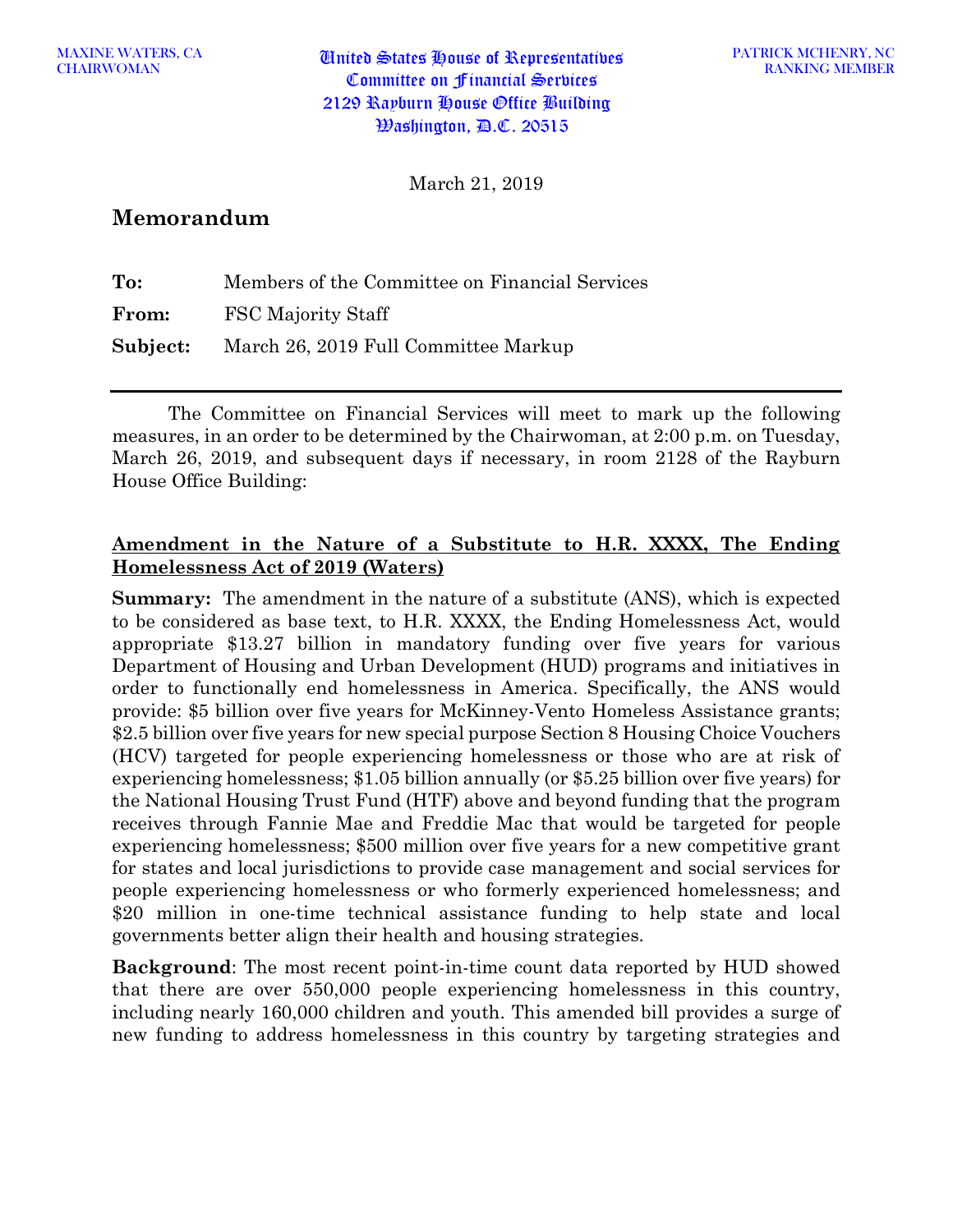models that have been the most effective in helping people experiencing homelessness become and remain stably housed.<sup>1</sup>

In addition to increased funding amounts, the ANS would make key changes to the McKinney-Vento Homeless Assistance Grants[2](#page-1-1) and the HTF program. For McKinney-Vento Homeless Assistance Grants, the ANS would require HUD within six months to develop a new formula subject to a rulemaking process to allocate funding that is based on the key structural determinants of homelessness in a geographic area including: the poverty rate, shortages of affordable housing for the lowest income households, the number of overcrowded housing units, the number of unsheltered homeless individuals; and the number of chronically homeless individuals. This formula change responds to concerns that the existing formula for McKinney-Vento Homeless Assistance Grants is outdated and does not accurately target funding to areas with the highest needs.[3](#page-1-2)

For the HTF program, the ANS also would ensure that new housing units are affordable for the lowest income households. Currently, HTF regulations state that units only need to be affordable for a *hypothetical* household at 30 percent of the Area Median Income (AMI), which could cause hardship for those below that income level. The ANS would correct for this and ensure that units are affordable to the households living in these units even if they are below 30 percent of AMI. To help developers keep rents affordable to the lowest income households, the ANS also provides an additional \$50 million annually for new project-based vouchers to be used solely in conjunction with these units.

Lastly, the ANS would permanently authorize the U.S. Interagency Council on Homelessness, which coordinates the federal strategy to end homelessness across various federal agencies. The USICH's authorization was recently extended until 2028 in the last appropriations bill, but nearly expired twice last Congress.

The Ending Homelessness Act is supported by a broad coalition of advocates, public housing agency groups, as well as industry and coalition groups that include developers, owners, and housing and supportive service providers. For example, in her testimony in a hearing on homelessness last month, Ann Oliva with the Corporation for Supportive Housing (CSH) states, "Because the Ending Homelessness Act of 2019 recognizes all of this [referring broadly to issues identified in her testimony], empowers the solutions to homelessness, and commits the federal government to many of the smart investments I've discussed, CSH supports it."

<span id="page-1-0"></span> $\overline{\phantom{a}}$ <sup>1</sup> For example, the ANS requires that recipients of Homeless Assistance Grants under this legislation use a "Housing First" model, which is an approach to quickly and successfully connect individuals and families experiencing homelessness to permanent housing without preconditions and barriers to entry, such as sobriety, treatment or service participation requirements. Research has demonstrated that this approach is effective in promoting housing stability, particularly among people who have been homeless for long periods of time and have serious psychiatric disabilities, substance use disorders and/or other disabilities.

<span id="page-1-1"></span><sup>2</sup> The McKinney Vento Homeless Assistance Grants refer to the Emergency Solutions Grants (ESG) and the Continuum of Care (CoC) programs.

<span id="page-1-2"></span><sup>3</sup> *See e.g.* HUD's solicitation of comment on the Continuum of Care Formula (Docket No. FR-5476-N-04; RIN 2506-AC29)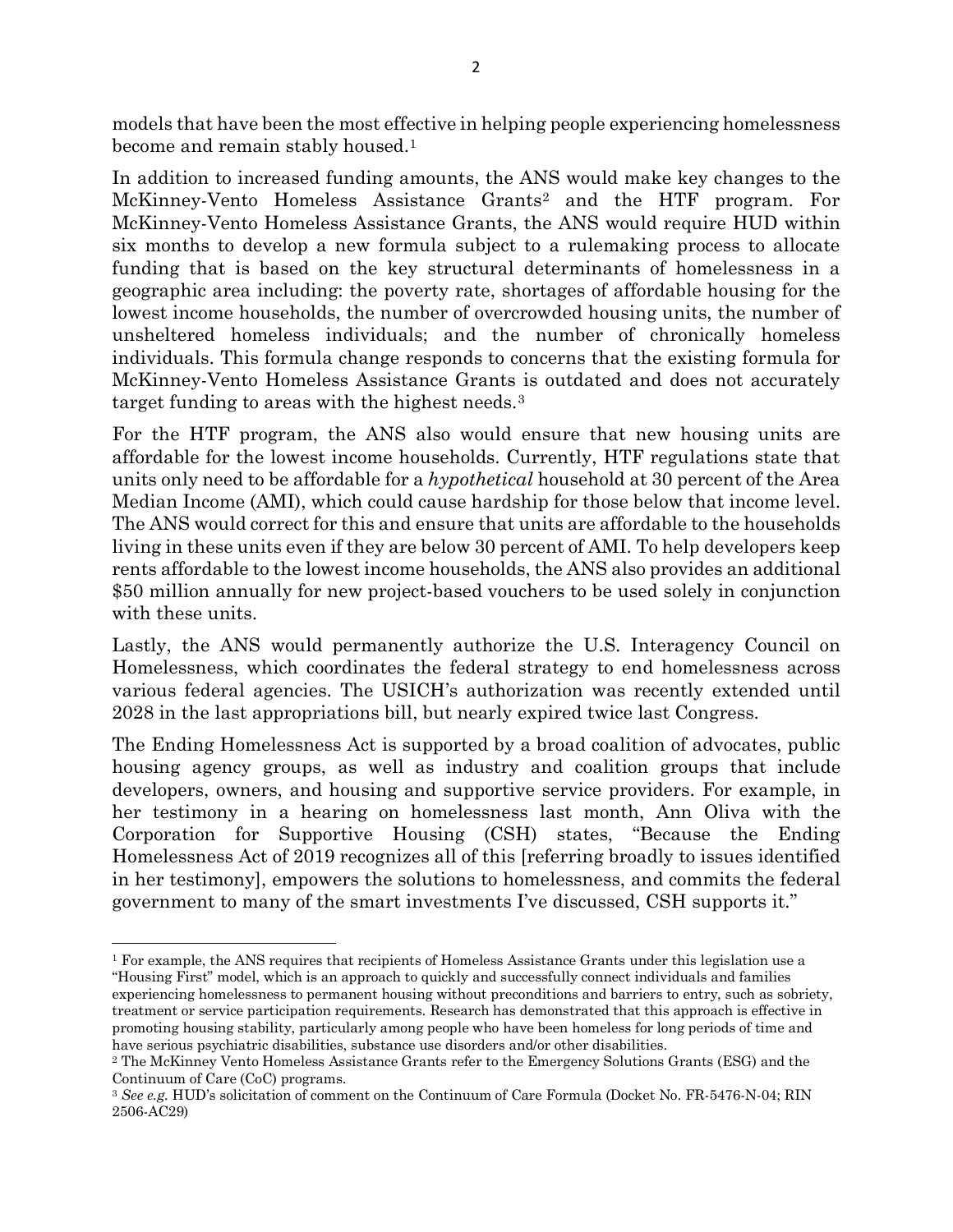### **Amendment in the Nature of a Substitute to H.R. 389, Kleptocracy Asset Recovery Rewards Act (Lynch/Budd)**

**Summary:** The amendment in the nature of a substitute (ANS), which is expected to be considered as base text, to H.R. 389, the Kleptocracy Asset Recovery Rewards Act, would establish a program within the U.S. Department of the Treasury to provide monetary incentives to individuals furnishing information leading to the restraining, seizure, forfeiture, or repatriation of stolen assets linked to foreign government corruption. The ANS also provides for the administration of the program, including reward payment and eligibility.

**Background:** According to World Bank data, more than \$1 trillion in bribes are paid worldwide every year.[4](#page-2-0) This corruption has a significant impact on developing countries, with estimates as high as \$40 billion per year stolen by public officials[.5](#page-2-1) To assist in recovering the proceeds of crime for victims and to punish the bad acts of the criminals, the ANS establishes a rewards program to incentivize individuals to notify the U.S. government of stolen assets linked to foreign corruption that are found in the U.S., held or controlled by U.S. persons, or within U.S. financial institutions. Doing so may facilitate the ability of authorities to identify, recover, and return these assets and prevent further enabling foreign corruption and terrorist financing. Rewards are paid with funds from the recovered stolen assets.

On March 13, 2019 Mr. Dennis Lormel, a retired FBI agent who co-founded that agency's Terror Financing Operations Section, said in his written testimony at a Subcommittee hearing that H.R. 389 would "serve as a viable tool for law enforcement to develop evidence for prosecution, as well as identify, recover and repatriate stolen funds to victim countries." The FACT Coalition, a non-partisan alliance of more than 100 state, national, and international organizations promoting anti-corruption practices, wrote that rewards program "is a sensible tool to safeguard American citizens and businesses from the scourge of corruption."[6](#page-2-2)

## **Amendment in the Nature of a Substitute to H.R. 1500, the Consumers First Act (Waters)**

**Summary.** The amendment in the nature of a substitute (ANS), which is expected to be considered as base text, to H.R. 1500, the Consumers First Act, includes a series of congressional findings describing the rationale behind the creation of the strong, independent Consumer Financial Protection Bureau (Consumer Bureau), to, among

 $\overline{\phantom{a}}$ 

<span id="page-2-0"></span><sup>4</sup> *Global Cost of Corruption at Least 5% of World GDP*. United Nations, September 2018.

<span id="page-2-1"></span><https://www.un.org/press/en/2018/sc13493.doc.htm>5 *Few and Far: The Hard Facts on Stolen Asset Recovery*, United Nations Office on Drugs and Crime, The World Bank, September 2014.

[https://star.worldbank.org/sites/star/files/few\\_and\\_far\\_the\\_hard\\_facts\\_on\\_stolen\\_asset\\_recovery.pdf](https://star.worldbank.org/sites/star/files/few_and_far_the_hard_facts_on_stolen_asset_recovery.pdf) 6 *Letter to HFSC Chair*, Ranking Member, and Members of the House Financial Services Committee, March 13,

<span id="page-2-2"></span><sup>2019.</sup>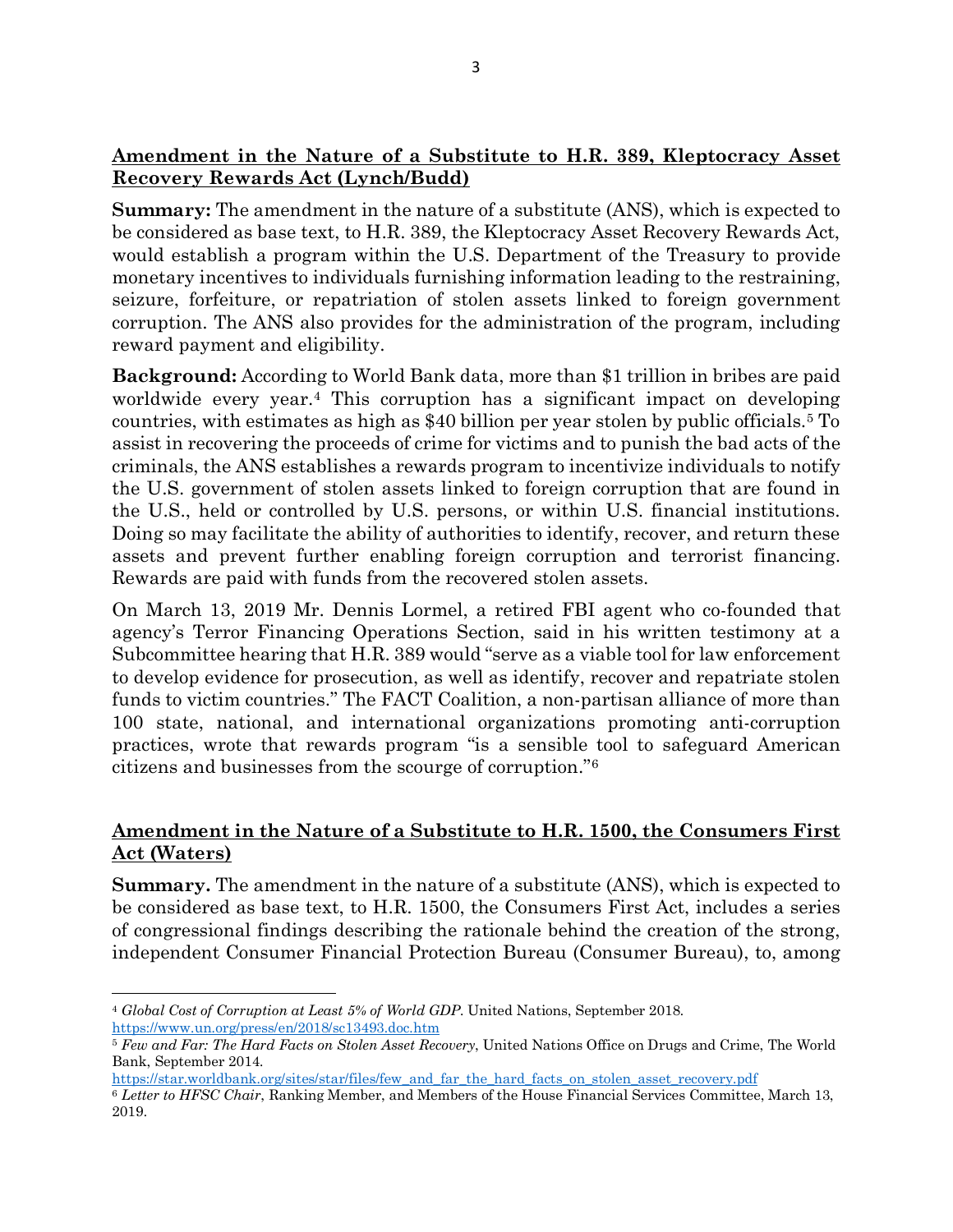other things, combat unfair, deceptive or abusive acts or practices that contributed to the global financial crisis a decade ago. The findings identify a list of anti-consumer actions taken by Mick Mulvaney when he led the agency from November 2017 through December 2018. The ANS would restore the supervisory and enforcement powers of the Office of Fair Lending and Equal Opportunity, reestablish a dedicated student loan office, require adequate agency staffing including for supervision and enforcement, direct the agency to immediately resume Military Lending Act examinations, and limit the number of political appointees the Consumer Bureau may hire. The ANS also mandates the consumer complaint database remain transparent and publicly accessible, reinstates the Consumer Advisory Board with protections to ensure consumer voices are well represented and that diversity and inclusion is promoted on the agency's advisory boards, and encourages greater cooperation with other government agencies, like the U.S. Departments of Education and Defense. The ANS also directs the Consumer Bureau to resume publishing how much consumers have saved from the Credit Card Accountability, Responsibility and Disclosure (CARD) Act. The Director would be required to implement all operational changes within 30 days.

**Background.** In response to the financial crisis from a decade ago, Congress created the Consumer Bureau to be a strong and independent federal agency with the mandate to protect consumers from unfair, deceptive, or abusive acts or practices in the financial marketplace. Under the leadership of former Director Richard Cordray, the Consumer Bureau returned nearly \$12 billion to over 30 million consumers who were harmed, handled over 1.2 million consumer complaints about financial institutions, and implemented new safeguards to better protect consumers who utilize a wide range of consumer financial products and services.

President Trump designated the Office of Management and Budget (OMB) Director, Mick Mulvaney, to run the Consumer Bureau after Director Cordray stepped down, and he led the agency from November 2017 to December 2018. During his tenure, Mr. Mulvaney took a series of actions – such as stripping the Office of Fair Lending and Equal Opportunity of its supervisory and enforcement powers, as well as ceasing financial institution exams to ensure they were complying with the Military Lending Act – that appeared to undermine the agency's ability to fulfill its statutory mission and mandates.[7](#page-3-0) The Consumers First Act would reverse those actions and certain structural reforms.

On March 7, 2019, there was a full committee hearing examining the Consumer Bureau's activities where the legislation was discussed. Seth Frotman, the agency's former Student Loan Ombudsman whose position remains unfilled, explained that little had been done to protect student borrowers the last 15 months and the need for the Consumers First Act. Scott Weltman from Weltman, Weinberg & Reis discussed his concerns with a lawsuit the agency filed against his company. Jennifer Davis with the National Military Family Association testified that the Consumer First Act,

 $\overline{\phantom{a}}$ <sup>7</sup> *Chairwoman Waters Letter to Mick Mulvaney*, December 20, 2018.

<span id="page-3-0"></span><https://financialservices.house.gov/news/documentsingle.aspx?DocumentID=401701>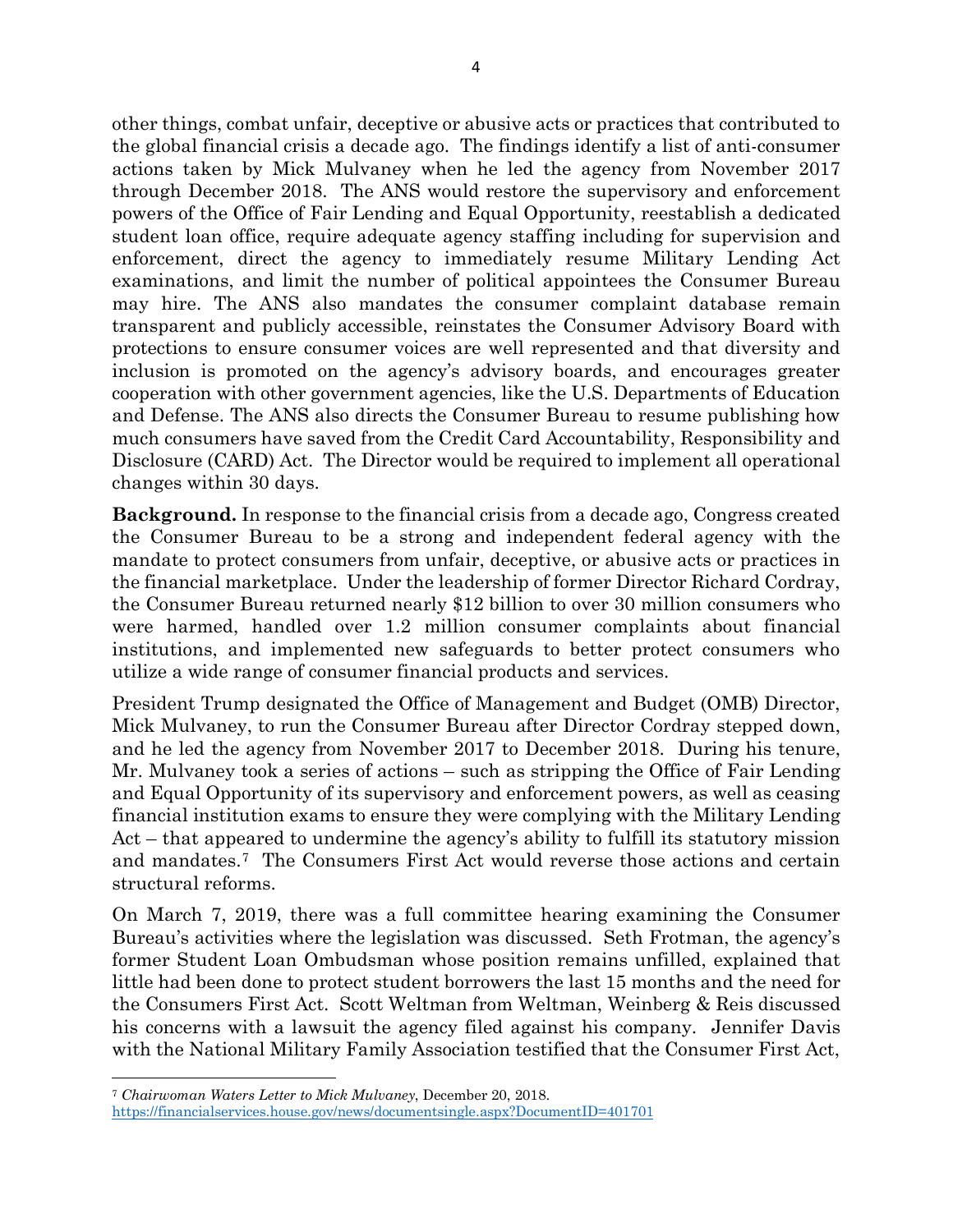"would urge CFPB to immediately resume supervision of its regulated entities for compliance with the MLA to ensure the most robust and efficient protection of activeduty service members and their families. We strongly stand behind this proposal within the Consumers First Act."

#### **Amendment in the Nature of a Substitute to H.R. 1595, the Secure and Fair Enforcement Banking Act of 2019 (Perlmutter/Heck/Stivers/Davidson)**

**Summary.** The amendment in the nature of a substitute (ANS), which is expected to be considered as base text, to H.R.1595, the "Secure and Fair Enforcement Banking Act of 2019" (SAFE Banking Act) would allow lawful state-authorized cannabis businesses, along with their service providers, to access banking services and products. The ANS seeks to harmonize federal and state law by prohibiting federal banking regulators from engaging in certain actions against financial institutions serving state-authorized cannabis businesses. The legislation provides a safe harbor for financial institutions to offer their products and services to well-regulated cannabis-related businesses. The ANS adds protections for ancillary businesses, specifies how businesses on tribal land could qualify, and requires the Federal Financial Institution Examination Council (FFIEC) to develop uniform guidance and exam procedures to help financial institutions lawfully serve cannabis-related legitimate businesses. Furthermore, the ANS clarifies protections for service providers, electronic payments, and armored cars, as well as requires reports to Congress on access to financial services and barriers to marketplace entry for potential and existing minority-owned and women-owned cannabis-related legitimate businesses.

**Background.** Today, 47 states and the District of Columbia have passed laws and adopted policies allowing for some cultivation, sale, distribution, and possession of cannabis—all of which are contrary to the federal Controlled Substances Act (CSA). This conflict has resulted in cannabis businesses having to operate solely in cash, unable to accept credit cards, deposit their profits or write checks to pay employees or taxes. This can pose a serious public safety risk.

The ANS to the SAFE Banking Act would address this conflict by clarifying that state-authorized and regulated cannabis businesses have access to the banking system, in part by creating a safe harbor clarifying banks and credit unions may provide such services to these businesses. With access to banking services, cannabis businesses would longer need to operate as a cash only business, which could promote public safety and improve the efficiency of collecting taxes and fees from these businesses. The ANS builds upon existing guidance from the Treasury Department's Financial Crimes Enforcement Network (FinCEN),<sup>[8](#page-4-0)</sup> and it preserves the banks' and

<span id="page-4-0"></span> $\overline{\phantom{a}}$ <sup>8</sup> *BSA Expectations Regarding Marijuana-Related Business*, FinCEN, FIN-2014-G001, February 14, 2014. <https://www.fincen.gov/sites/default/files/shared/FIN-2014-G001.pdf>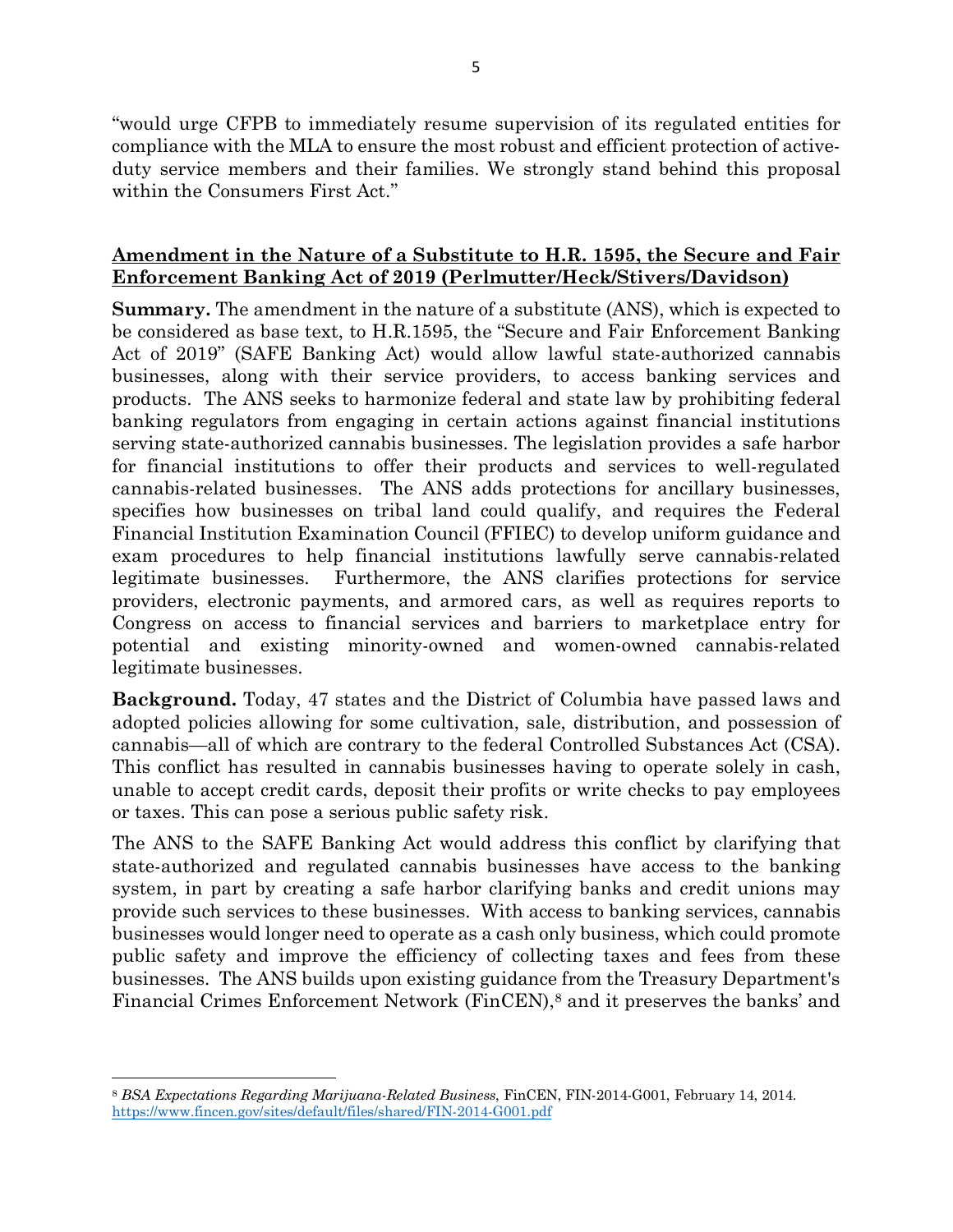credit unions' regulatory responsibilities to, among other things, know their customers and avoid illicit money laundering.

On February 13, 2019, the Subcommittee on Consumer Protection and Financial Institutions held a hearing during which the legislation was considered. Executives from members of the Credit Union National Association and Independent Community Bankers of America spoke in support of the bill. Neill Franklin, a retired police officer explained how cannabis businesses operating solely with cash, "leave legitimate businesses vulnerable to theft, robbery, and the violence that accompany those crimes." Jonathan Talcott from Smart Approaches to Marijuana (SAM) testified in opposition to the bill, raising concerns with the use of marijuana. Corey Barnette, an owner of a D.C.-based cannabis dispensary, described how the lack of access to banking services has served as a barrier to entry and "hits especially hard to small and minority-owned business operators." The California State Treasurer, Fiona Ma, discussed her state exploring a range of local options in recent years while noting they found that, "the only truly durable solution was for the federal government to act."

## **Amendment in the Nature of a Substitute to H.R. 1815, SEC Disclosure Effectiveness Testing Act (Casten)**

**Summary:** The amendment in the nature of a substitute (ANS), which is expected to be considered as base text, to H.R. 1815, the SEC Disclosure Effectiveness Testing Act, would build on efforts by the Securities and Exchange Commission (SEC) to engage in investor testing by requiring the SEC to conduct usability testing of new disclosures that are primarily used by retail investors and are intended to help them make investment decisions or understand their investments. It would also require the SEC to review and test the usability of its existing disclosures for retail investors, such as mutual fund disclosures. Such reviews and tests would be required prior to the SEC adopting a final rulemaking. The ANS would also provide the SEC's Investor Advocate with the authority to conduct investor testing and allow such testing to meet the requirements of the bill. The Investor Advocate would be able to make the testing results and data public.

**Background:** As part of its proposed changes to the standards of care that apply to professionals who provide retail investors with personalized financial advice, the SEC on April 18, 2018 proposed a relationship disclosure document for brokers and investment advisers (Form CRS) and instructed the SEC's Investor Advocate to conduct investor testing of that form.[9](#page-5-0) The investor testing consisted of a nationwide

 $\overline{\phantom{a}}$ 

Communications and Restrictions on the use of Certain Names or Titles, 83 Fed. Reg. 21416 (Apr. 18, 2018) (to be codified at 17 C.F.R. pt. 240 , *available* at: https://www.federalregister.gov/documents/2018/05/09/2018-

<span id="page-5-0"></span><sup>9</sup> SEC, Form CRS Relationship Summary; Amendments to Form ADV; Required Disclosures in Retail

<sup>08583/</sup>form-crs-relationship-summary-amendments-to-form-adv-required-disclosures-in-retail-communications ; SEC, Proposed Commission Interpretation Regarding Standard of Conduct for Investment Advisers; Request for Comment on Enhancing Investment Adviser Regulation, 83 Fed. Reg. 21203) (Apr. 18, 2018) (to be codified